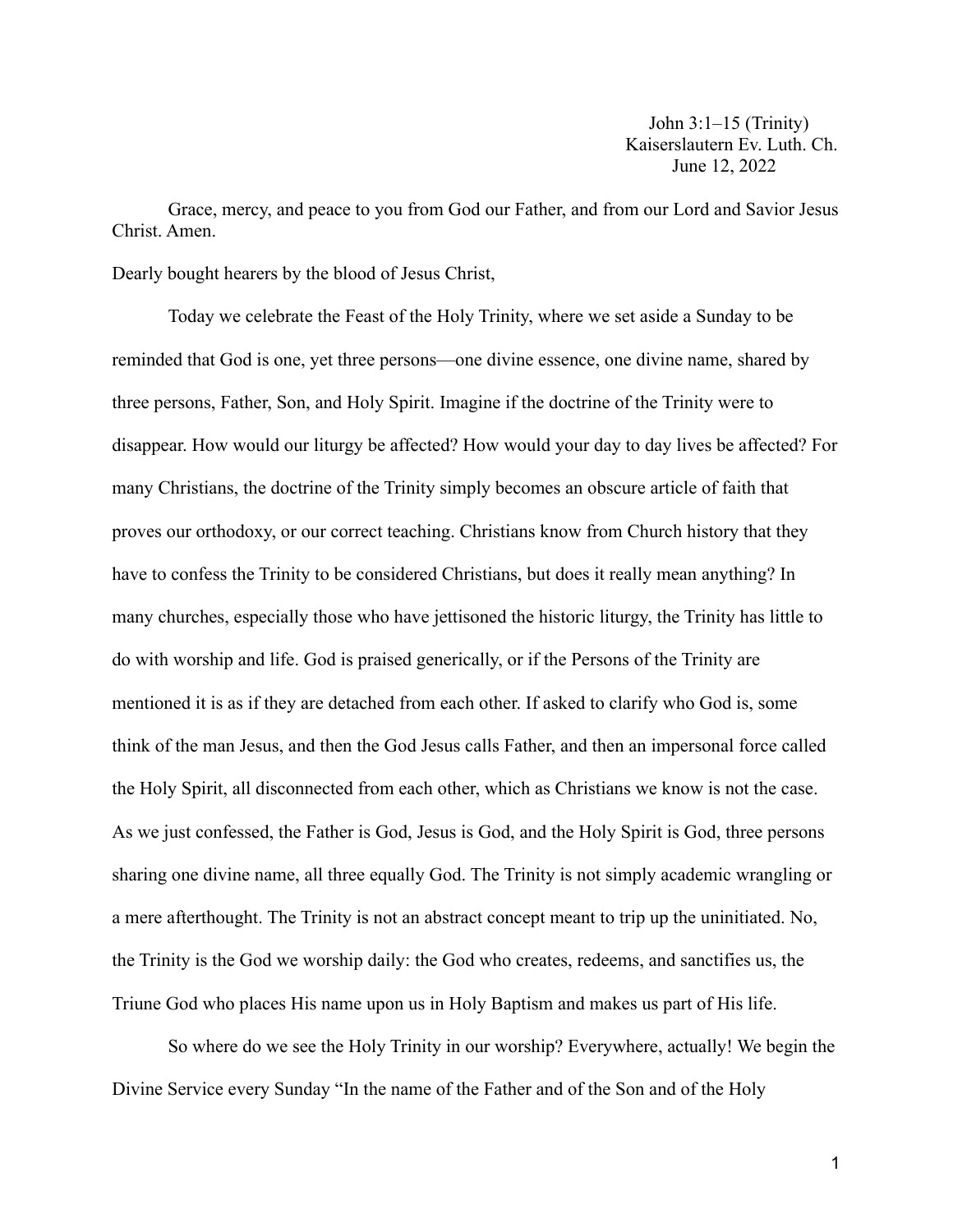Spirit"—one name, three persons. I absolve, or forgive your sins in the stead and by the command of Christ and in the name of the Father and of the Son and of the Holy Spirit. The Introit ends with the Doxology, praising our Triune God: "Glory be to the Father, and to the Son, and to the Holy Spirit, as it was in the beginning, is now, and will be forever." Then we sing the Kyrie: "Lord have mercy upon us, Christ have mercy upon us, Lord have mercy upon us," a threefold cry to a threefold God, Father, Son, and Holy Spirit. The Gloria ends in praise to the Triune God: "For thou only art holy; Thou only art the Lord. Thou only, O Christ, with the Holy Ghost, art most high in the glory of God the Father. Amen." In the Nicene Creed we confess the Triune God every Sunday, except today, on Trinity Sunday, when we use the Athanasian Creed, which we'll talk about in a bit. In the Sanctus we sing a threefold "Holy, holy, holy" to our Triune God and the service concludes with the threefold Aaronic benediction, the threefold blessing of our Triune God upon His true Israel: "The Lord bless you and keep you. The Lord make His face shine upon you and be gracious unto you. The Lord lift up His countenance upon you and give you peace." The Divine Service is all about the Triune God and the gifts of forgiveness, life, and salvation He has for us.

And what about the Holy Trinity in your personal life? What we do on Sunday morning has an effect on every aspect of your life. The Triune God you worship here is the same Triune God you serve throughout the week. In the Small Catechism, Martin Luther encourages us to begin and end every day with the sign of the cross, invoking the name of the Triune God, and to confess our faith in the Triune God with the words of the Apostles' Creed. Our day begins and ends with the Holy Trinity, just as our entire life is lived in the name of the Triune God, which was placed upon us in Holy Baptism. A person being baptized is marked with the sign of the cross. At Baptism, the Apostles' Creed is confessed and the person is baptized with water "in the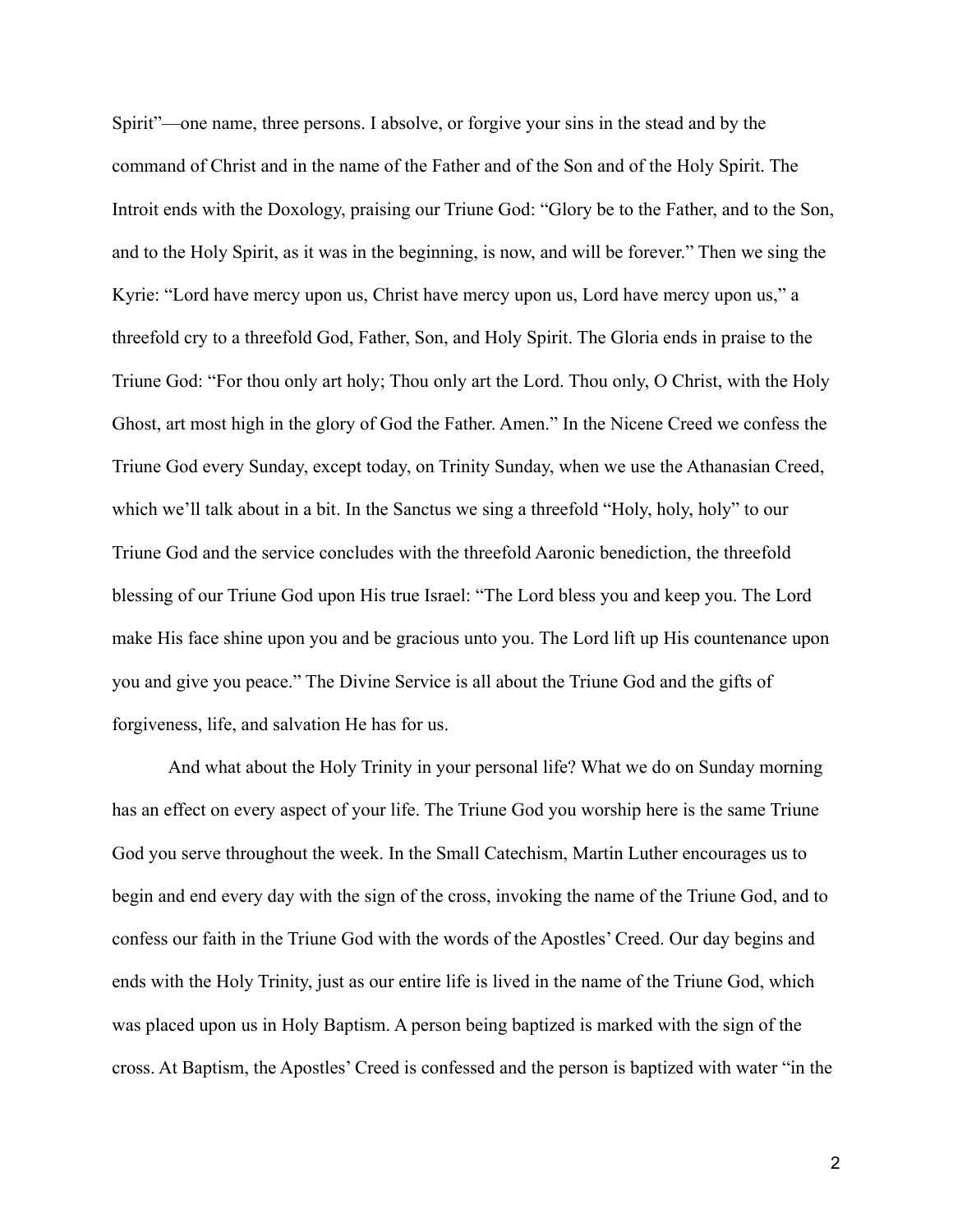name of the Father, and of the Son, and of the Holy Spirit." The rituals of Baptism are the same rituals that define our day to day existence: the sign of the cross, the name of the Triune God, and an explanation of that faith in the Triune God in the words of the Apostles' Creed. Our corporate worship on Sunday morning and our individual worship at home have everything to do with our faith in the Triune God.

And then we have Trinity Sunday every year, the Sunday after Pentecost, and the start of the "Trinity season," which will last until the new church year begins in Advent. Trinity Sunday is a day set aside for us to reflect on the importance of the Triune God in our worship and life, the very foundation of everything. Today, June 12th, also happens to be the commemoration of the Council of Nicea, which is so important for our articulation of the Trinity, as you know from the Nicene Creed. The Council of Nicea was convened by the Roman Emperor Constantine in early summer in the year of our Lord 325 in present-day Turkey. Constantine had legalized Christianity in the Roman Empire just a decade before, and soon public controversy disturbed the church. A priest in Egypt named Arius began teaching that Jesus Christ, the Son of God, was the first of God's creatures rather than God Himself. The council of Nicea was to settle the controversy. It leaned heavily on the works of a young deacon named Athanasius, who later in his life was exiled to the city of Trier, just an hour and a half west of here.

The Athanasian Creed, which we confess on Trinity Sunday, is named after Athanasius because it contains so clearly what he devoted his life to defending: the teaching of the Triune God and the person of Christ as drawn from Holy Scripture. It's often pointed out that the term "Trinity" is not in the Bible. However, we and all the Church before us use the term as shorthand for how Scripture speaks about God. From the beginning of Genesis there's God the Father who creates all things by His Word, which is God the Son, and the Holy Spirit, the Spirit of God, is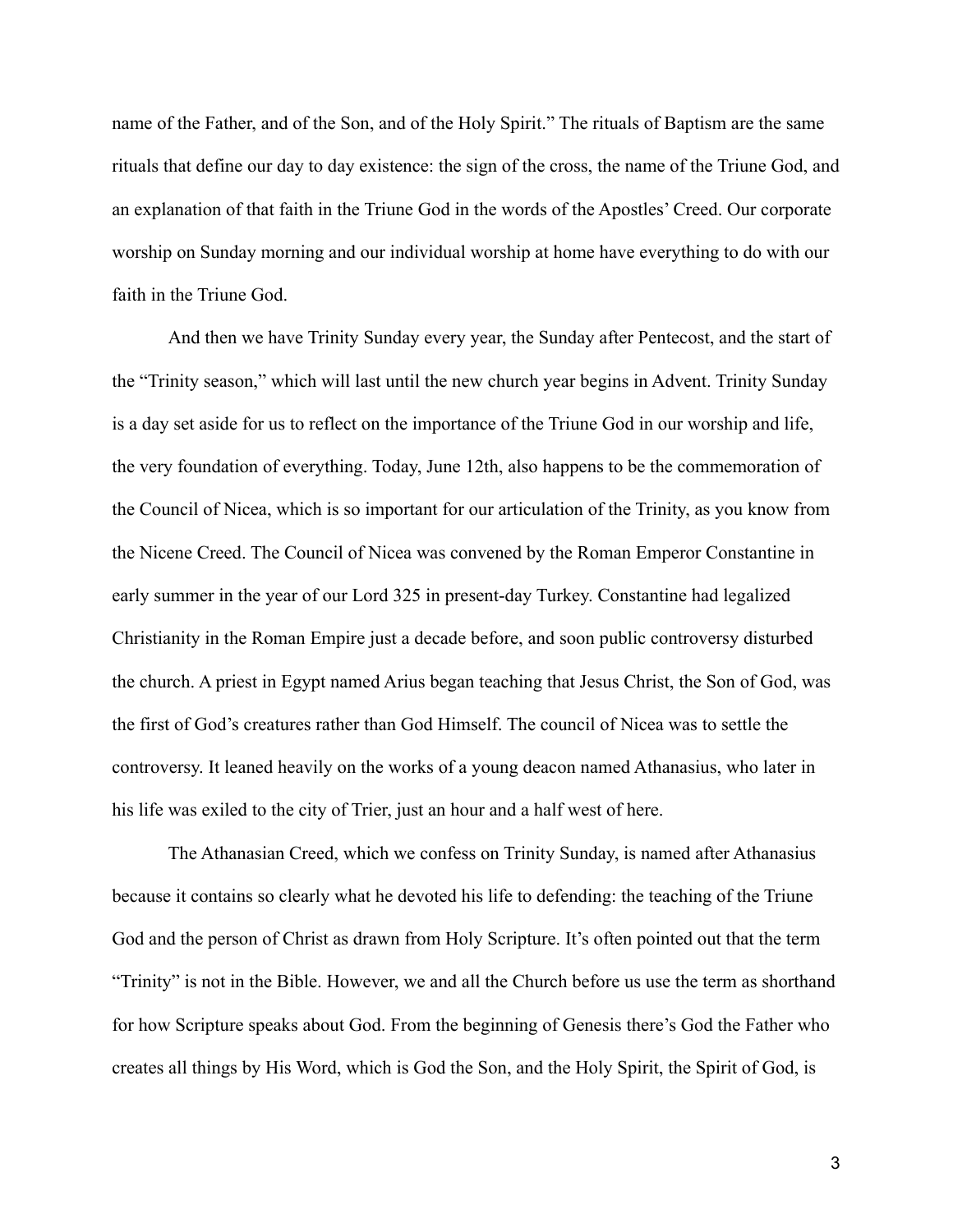hovering over the face of the waters. The creed of ancient Israel, the Shema, implies that God is three in one: "Hear, O Israel: The LORD our God, the LORD is one." The Aaronic benediction is a threefold blessing from the LORD and in the Sanctus, the song of the Seraphim from our Old Testament Lesson today, the angels sing: "Holy, holy, holy is the LORD of hosts." Three persons, one God. What we see in glimpses in the Old Testament, the New Testament spells out fully: both that God is one and that God is three, Father, Son, and Holy Spirit. At the end of Matthew, Jesus commands His disciples to go and make disciples of all nations, baptizing them in the name of the Father, Son, and Holy Spirit. Three persons, one God. When we confess the Trinity, we are simply confessing the way Scripture speaks.

So why does the doctrine of the Trinity matter to us? Besides speaking the way Scripture speaks, which is always important, the Athanasian Creed makes it clear how necessary a correct understanding of the Trinity and the Incarnation are for our salvation: "Therefore, whoever desires to be saved must think thus about the Trinity. But it is also necessary for everlasting salvation that one faithfully believe the incarnation of our Lord Jesus Christ . . . This is the catholic faith; whoever does not believe it faithfully and firmly cannot be saved." The doctrine of the Trinity is not an abstract idea about how God is ordered. The Trinity is our God, the God we worship and pray to, the God who saves us, the God into whose name we are baptized: "unless one is born of water and the Spirit he cannot enter the kingdom of God." A correct understanding of the Trinity is necessary, because without a correct understanding of the Trinity we don't have a correct view of what the Trinity does to save us. We are saved by grace alone, through faith alone, but faith is not simply believing any old thing. Faith is trusting in who God is and what He does for our salvation. If faith does not trust in the correct object, then it is not saving faith. Saving faith trusts that the Son of God, the second person of the Holy Trinity, became man, that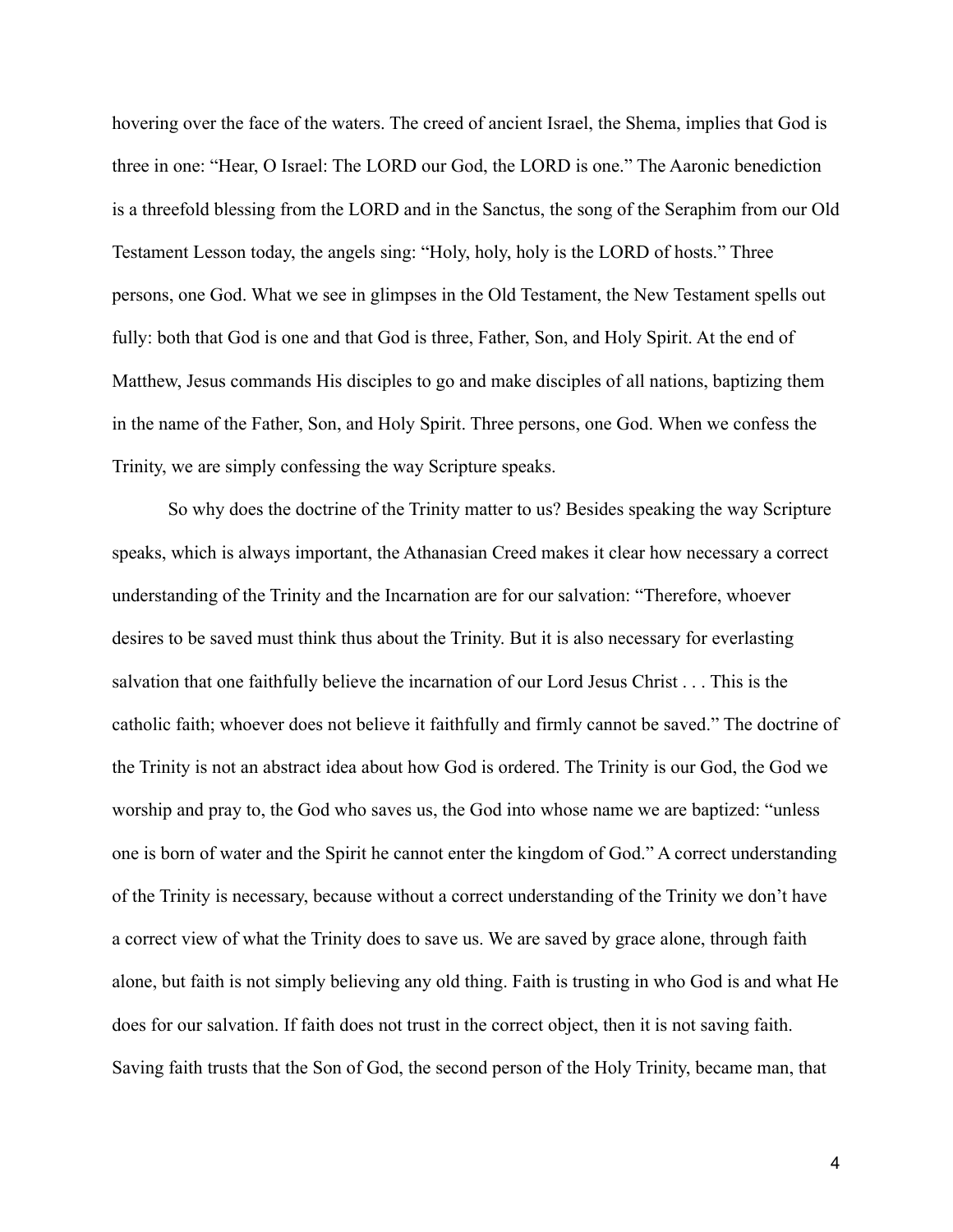He took on our flesh and blood and became one of us in every way, yet without sin, so that He could die on the cross for our sins. As Moses lifted up the serpent in the wilderness, so would the Son of Man be lifted up upon the cross, that whoever believes in Him may have eternal life.

Apart from the Trinity there is no salvation. Apart from the Incarnation there is no salvation. Christianity rests on these two pillars. All the sins of humanity, from Adam's Fall until the end of the world, are sins not only against other people; all sins are sins against God. Our sins against others could be easily overlooked or made up for. But sins against the perfect, pure, and holy God of the universe have eternal significance. Offending the eternal God has eternal consequences. And so God in His love gave His only Son. The second person of the Holy Trinity became man to die for all the sins of the world. The true God had to take on our flesh and blood to redeem it. The true God had to take on our flesh and blood to die in our place and rise again from the dead, that we too, might rise from the dead on the Last Day.

The Holy Trinity is not about speculation, abstraction, or theological complexity. The Holy Trinity is not a man-made notion or idea. No, the Holy Trinity is the God Who reveals Himself to us in Holy Scripture. The Holy Trinity is the God who created us, the God who redeemed us, and the God who sanctifies us still today. The Holy Trinity is the God who makes us His own in the waters of Holy Baptism. When we were baptized in the name of the Father, Son, and Holy Spirit, God placed His name upon us and made us members of His family, the Church. In Baptism we are united to the death and resurrection of Christ and we are united to the Holy Trinity as we enter God's Kingdom, born of water and the Spirit. In God's Kingdom we then live our day to day lives in service to the Triune God. We intercede for the world to God the Father through God the Son and in God the Holy Spirit. By the power of the Holy Spirit we live as the Father's children in the forgiveness won for us by Jesus Christ. The Holy Trinity is not an